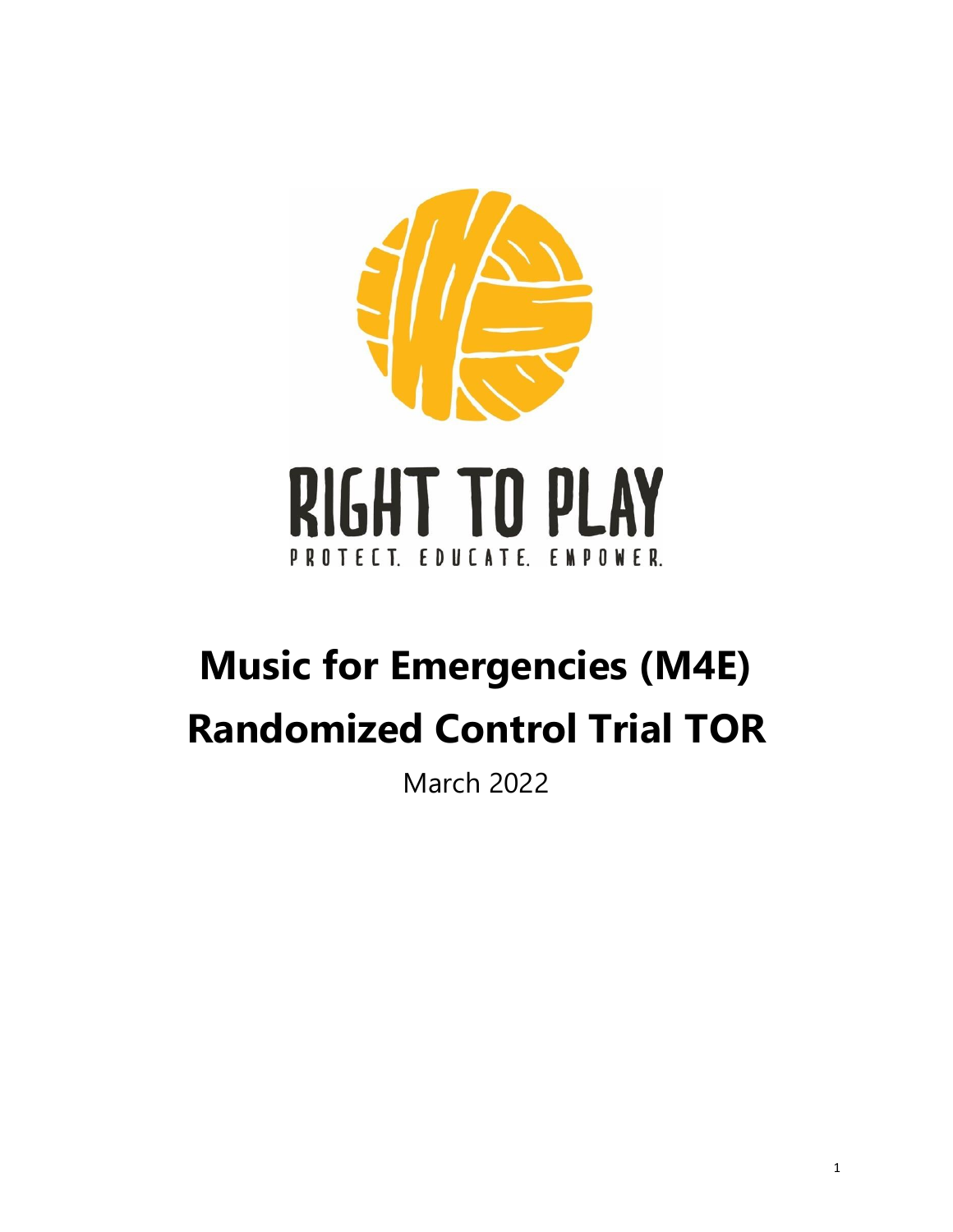# **1. Right To Play International**

Right To Play is a global organization committed to improving the lives of children and youth affected by conflict, disease, and poverty. Established in 2000, Right To Play has pioneered a unique play-based approach to learning and development which focuses on quality education, life skills, health, gender equality, child protection and building peaceful communities. With programming in 16 countries, Right To Play transforms the lives of more than 2.3 million children each year, both inside and outside of the classroom. In addition to our work with children, Right To Play advocates with parents, local communities, and governments to advance the fundamental rights of all children.

Right To Play is headquartered in Toronto, Canada and in London, UK and has operations in North America, Europe, the Middle East, Africa, and Asia. Our programs are facilitated by more than 600 international staff and 31,900 local teachers and coaches. For more information, follow @RightToPlayIntl and visit [www.righttoplay.com.](http://www.righttoplay.com/)

Right To Play is seeking to procure the services of an independent Learning Partner, to help inform implementation of the Music For Emergencies (M4E) project in Lebanon, through a **randomized control trial.**

We foresee the contract as including:

- the development of an evaluation framework design;
- the development, refinement and piloting of data collection instruments;
- fieldwork administration and logistics;
- data collection, review and cleaning; and
- data analysis, reporting and dissemination.

This will also include the writing of all accompanying reports as specified in the key deliverables.

# **2. Program Overview**

The LEGO Foundation's Build Back Better program (January 2022 – March 2023) supports interventions in psychosocial wellbeing (PSS) and education across six countries. The program is composed of six different pilot interventions, each with a specific timeline, results framework and MEL approach, as further outlined below. Despite the short timeframe of the project, it has an ambitious learning agenda, as the design foresees the roll-out of two RCTs and four effectiveness studies.

Build Back Better is enabling Right To Play to strengthen the impact of learning through play amongst parents, caregivers, teachers, children and Ministries of Education. We are doing this through two parallel lines of work. On the one hand, we are developing, piloting and scaling up five open-sourced global learning through play resources across 5 different RTP countries. These include: 1) P.O.W.E.R, a collection of 120 games to foster collaborative play; 2) PACT, a childcentred play-based resource to promote psychosocial wellbeing among children affected by adversity; 3) Music for Emergencies, a package of games to teach children technical music skills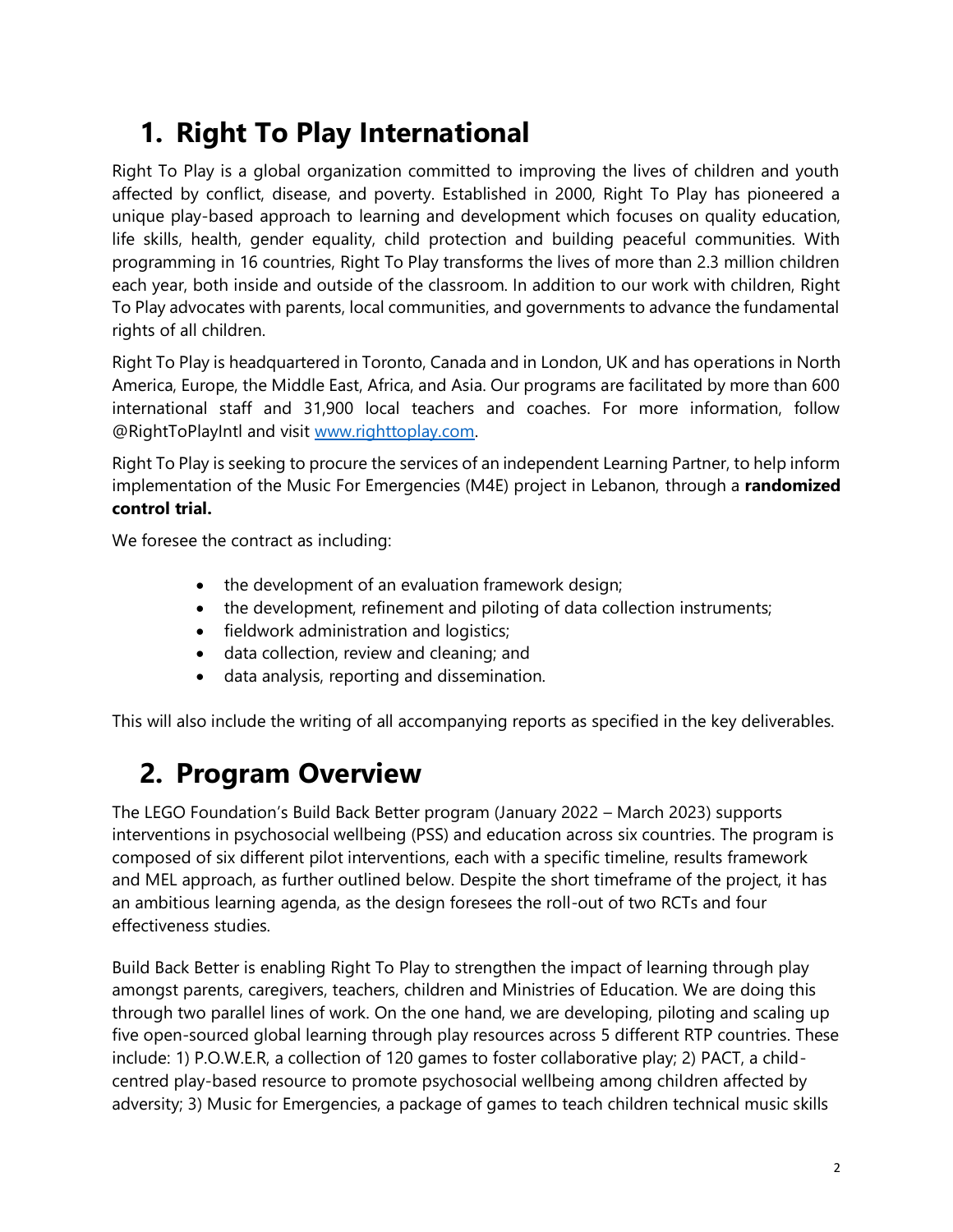as a way to enhance socio-emotional and leadership skills; 4) Move to Improve, a resource that focuses on the link between cognitive processes and psychomotor skills through the use of play; and 5) Parenting Education, a resource that will support the delivery of at home learning for preprimary children through the use of play. On the other hand, through the Build Back Better program, RTP is developing an integrated technical assistance model to support Ministries of Education to integrate play-based learning. In Sierra Leone, and in partnership with BRAC and the MBSSE, we are identifying opportunities to integrate play into their policy and practice.

**As part of the LEGO Foundation's Build Back Better Program, Right To Play is implementing a music-based PSS project in Lebanon**. Right To Play is seeking to procure the services of an independent Research Partner, to help inform the implementation of the Music for Emergencies (M4E) project by supporting piloting and evaluation efforts. We foresee the contract as including the design and implementation of a randomized control trial (RCT), with baseline and endline data collection and analysis.

M4E will consist of a scale-up of a series of music-based interventions in Lebanon, which have been piloted by Right To Play (RTP) Lebanon in several iterations since 2018. These music-based interventions (Music for Development, Music for Social Change, Music for Emergencies) had the common aim to improve vulnerable and at-risk adolescents' life skills and psychosocial wellbeing and help young people to become agents of change in their communities, by advocating and raising awareness about social issues, such as refugee rights, through music. The current Music for Emergencies intervention, which was developed following the Beirut blast in 2020, will focus on supporting children and adolescents navigate situations of trauma and emergency. All pilots have shown some promising (but anecdotal) signs of effectiveness. Due to this limited but encouraging evidence, RTP is looking to carry out more robust research on the effectiveness of the Music for Emergencies manual.

RTP's approach to music-based interventions aims to improve the psychosocial wellbeing and life skills of adolescents and youth, helping them realize their potential and empowering them to become agents of positive change in their society. To date, 900 adolescents have participated in RTP music sessions, facilitated by 58 trained coaches. Right To Play has developed three music manuals: Music for Development, Music for Social Change, and Music for Emergencies (an extension of the program, reaching children affected by the Beirut explosion), and created a music software to provide instruction on teaching basic music techniques through play. This mobile, child-friendly music-creating app was designed to be usable by children with limited literacy skills, allowing them to engage with the program during the Covid-19 period. The application will be introduced to children in several ways: a percentage of children of the younger age groups will be supported by coaches to use it, while older youth will be introduced to the application and use it by themselves with frequent follow ups by the coaches or centers they attend. Each of the games in these manuals is connected to set of life skills, specifically leadership, self-agency, problem solving, critical thinking, and assertiveness.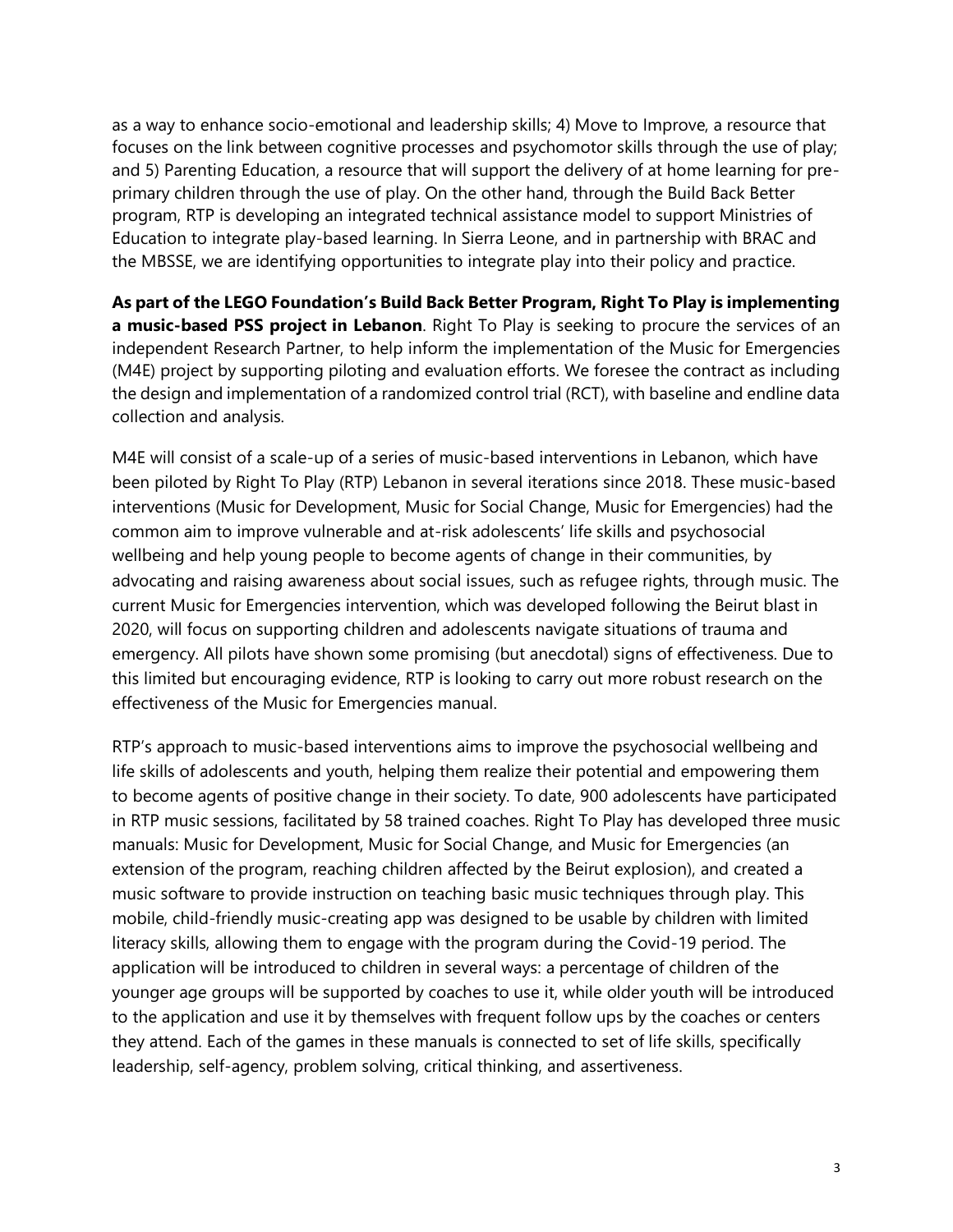M4E aims to achieve the following project Outcome, which will be the focus of the Randomized Control Study:

i. Improved resilience, life skills and psychosocial skills among participating children and youth

Project evaluations have shown some promising results among participating young people, although studies carried out by RTP and its evaluation partners have been small-scale: two of the programs (M4D and MfSC) reported improvements in adolescents' psychosocial skills, leadership and agency. Youth leaders also reported having improved knowledge on human rights and advocacy. A more recent study compared students who participated to MfSC less than one year with others who were involved for more than 1.5 years. Findings showed a statistically significant improvement over time; with young people involved for longer reporting better life and psychosocial skills, particularly in terms of leadership and self-agency. However, it should be noted that these studies were small scale and did not include any comparison groups. Due to these promising results, better understanding of the relationship between music-based programming and psychosocial wellbeing is of high priority for RTP.

### **3. Purpose of Consultancy**

Right To Play is seeking to procure the services of an independent Research Partner, to help inform programme implementation through a mixed-methods evaluation applying a Randomized Control Trial (RCT) approach. We foresee the M4E curriculum being implemented among a randomly selected group of eligible participants, and data collection also being carried out in an (also eligible for project intervention) control group.

Through the Build Back Better program, the M4E resource will be piloted through a RCT in 4-6 community centers (informal education centers) across 3 regions of Lebanon (Beirut, North, South directorates – exact locations to be defined). The resource will be piloted among a group of approximately 1,060 child participants and 75 adult supporters. It will be implemented by 5 RTP trainers.

**We foresee randomization to take place at the Cohort level** (but are open to other suggestions): with data collection taking place with Cohort 1 (taking part in the intervention between August and November 2022) as the 'treatment' and Cohort 2 (taking part in the intervention between December 2022 and March 2023) as the 'control' group. Bidders should suggest improvements upon this suggested methodology, if deemed advisable.

The primary objectives of the consultancy are as follows:

• To produce a rigorous evaluation framework design, including an analytical framework which can be used for the endline evaluation;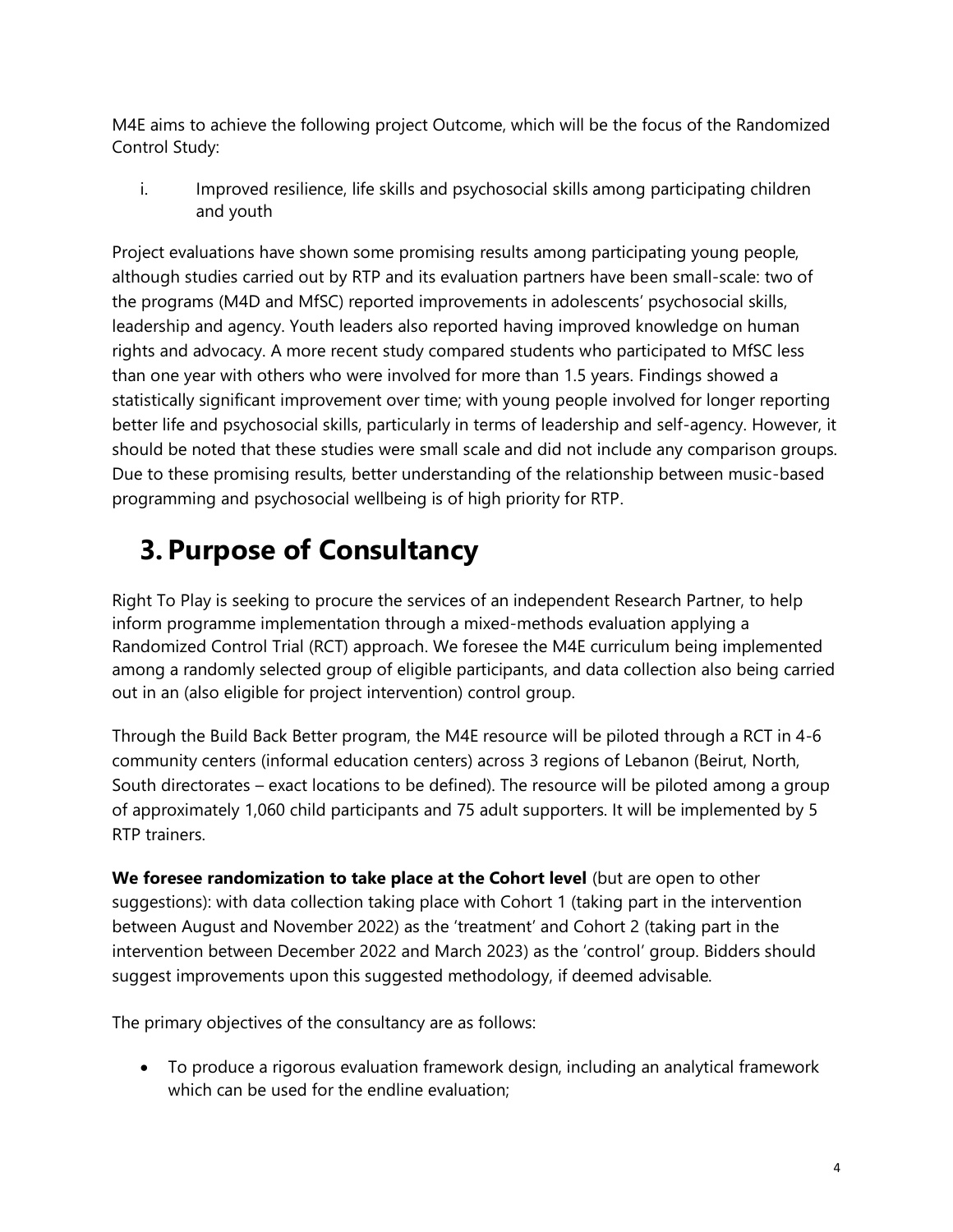- To review, refine and/or develop reliable and valid survey and other measurement instruments;
- To report the baseline starting points and endline achievements against M4E's intended outcomes;
- To produce evidence which facilitates discussion and learning regarding program best practices among project participants, community members, Right To Play staff, partners and institutional stakeholders; and
- To produce evidence which informs organizational strategic learning and improves capacity to carry out quality program design, implementation and monitoring for future phases of M4E, in Lebanon and beyond.

For this purpose, the project is currently seeking a consultancy firm or university research partner to design and implement a Randomized Control Trial that will allow Right To Play to assess the effectiveness and impact of the M4E resource. The Research Partner will be expected to generate strong evidence and learning throughout the lifetime of the project, to help inform program decision-making and organizational learning.

During the lifetime of the project, the Research Partner will:

- Conduct a comprehensive review of the existing documents relating to M4E, including reports from previous iterations of the pilot, the Build Back Better project's MEL plan, monitoring handbook and Theory Of Change.
- If needed, propose adjustments that will strengthen the measurement framework to assure conceptual validity from the baseline, that will feed into the regular monitoring exercises until the final evaluation.
- Design and conduct a randomized control study in collaboration with Right To Play and its partners.
- Design and/or revise existing data collection methodology and tools to be used during all MEL activities.
- Provide recommendations and plans for integration of data collection tools and/or other required data sets necessary for the project MEL activities.
- Produce a comprehensive report using a Right To Play report template to present the baseline study and endline reports, establishing baseline values and accurate status in line with the expected project impact and outcome indicators.
- Facilitate data validation workshops in Lebanon with key stakeholders, project participants and partners, at key learning phases in the project.

# **4. Scope of Work and deliverables**

Following awarding of the contract, inception meetings and initial planning conversations, the evaluation partner's tasks will be as follows:

1. Prepare a short inception report outlining the measurement approaches and methodologies to be employed in executing the assignment. This should include: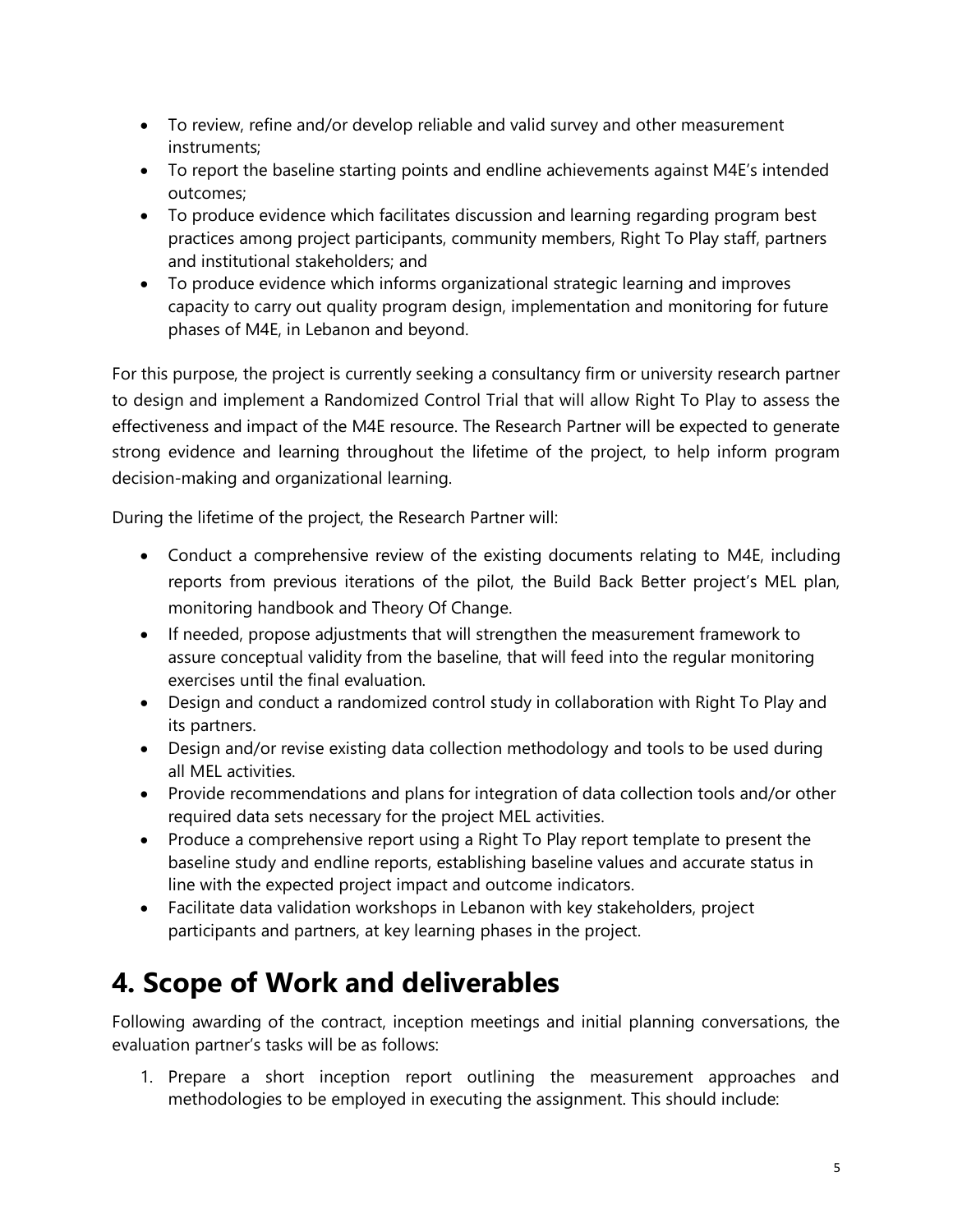- a. Workplan and schedule of activities.
- b. Description of qualitative and quantitative sampling, including sampling approach, sample size, power, and confidence intervals.
- c. Detailed methodology of how to collect, triangulate and summarize the primary and secondary data of both quantitative and qualitative nature. This will include draft versions of all data collection tools in English and Arabic.
- d. Detailed quality assurance protocols to guide data collection/entry, including spot checking protocols.
- e. Description of gender responsive approaches that will be integrated into the study.
- f. Description of data analysis processes, including use of data analysis software.
- g. Detailed indicator protocols that include indicator definitions, data sources, and calculation formulas.
- h. Due to Covid-19-related health and safety considerations, bidders based outside of Lebanon should prepare for remote management of the data collection process. If international consultants are not able to travel to Lebanon for this assignment, they will be responsible for partnering with local data collection firms and provide remote management, training, and quality assurance.
- 2. Take a lead role in developing, revising, adapting, translating, and piloting various data collection tools (both qualitative and quantitative) to be used for the RCT, including pretesting and piloting of tools for linguistic and cultural appropriateness. The consultancy firm will be responsible for all costs associated with planning, training, data collection, quality assurance and reporting, including travel, printing, translations, mobile devices, and training venue(s) and materials.
- 3. Actively participate in regular meetings with Right To Play and its partners to consult on research plan, methodology and timeframe, discussing results and findings and agreed recommended follow-up actions.
- 4. Manage the data collection processes, providing support, supervision and monitoring of data collection and storage. This includes ensuring the credibility of field data collected by interviewers.
- 5. Collect data using mobile devices. All tablets, power banks, and other necessary equipment should be provided by the evaluation partner.
- 6. Compile a comprehensive first draft baseline and endline reports based on the field research findings, using a Right To Play report template, and revise report based on feedback from Right To Play and its partners.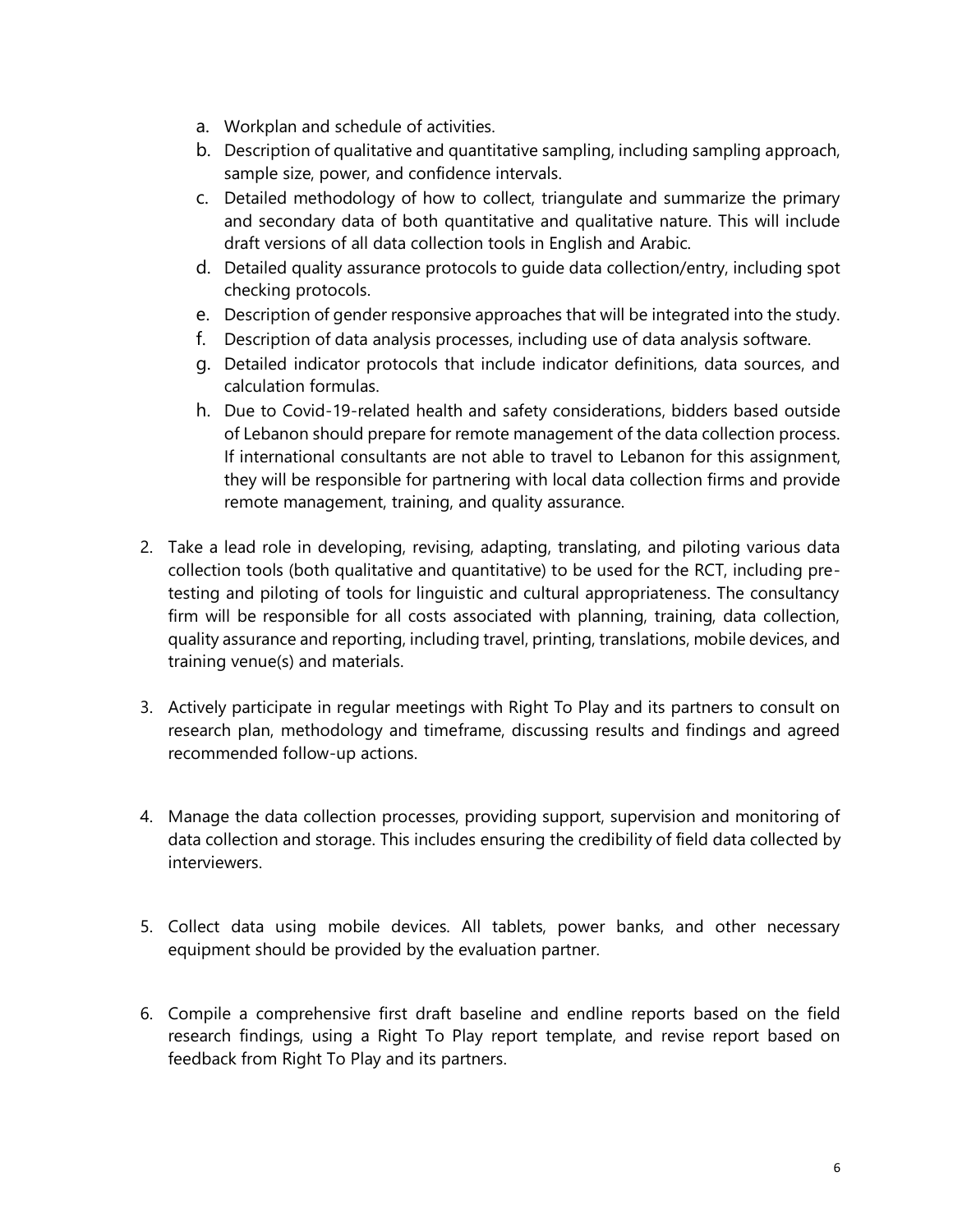- 7. Prepare and submit a final baseline and endline reports to Right To Play's Global Monitoring, Evaluation and Learning Team, including:
	- a. Copy of the final reports
	- b. Copies of raw and cleaned data sets in both Excel and statistical software formats (e.g. SPSS) including any transcripts, coding frameworks, field notes, as well as annexes of processed results tables and copies of all final data collection tools used (with all levels of disaggregation, including breakdown of geographical areas)
	- c. PowerPoint presentation with summary findings for formal presentation to key stakeholders in Lebanon
	- d. An evaluation brief document summarizing the main findings of the evaluation.

### **5. Methodology**

The Research Partner contract will begin with a document review of all MEL and implementation plans related to the M4E intervention, including a review of the resource itself and engagement with the program team to produce a randomized control trial design for the evaluation. The evaluation should employ mixed methods relevant to the program's measurement framework and evaluation questions.

Sample sizes for quantitative data collection will be calculated using a 95% confidence level and confidence interval of five. The sample sites, samples and groups proposed should enable calculation of statistical significance at baseline and endline. As such, they should account for potential future attrition as these same sample characteristics will be used at endline. Where relevant, sample selection criteria may need to be developed. In depth-engagement with relevant teams at Right To Play will be required to produce an evaluation framework that enables the program to produce critical, rigorous evidence to tell its story in a meaningful way.

The consultancy will entail the development and piloting of all data collection tools and identification of treatment and control groups. Then, a baseline study will be carried out **in June**  to enable the program to assess its starting point, from a measurement perspective. The Research Partner is expected to work closely with the Right To Play Lebanon team to successfully conduct the field work. This phase of the research will require the analysis of data collected and the production of a baseline report and products for dissemination, with incorporated and integrated feedback from relevant M4E program staff.

The baseline evaluation will serve as a key reference for the endline evaluation, for which data collection is expected to take place in **November 2022,** prior to the second cohort of M4E participants. Research findings will feed into specific deliverables for the M4E pilot, as well as the overarching reporting on the Build Back Better program, which is due to LEGO Foundation in May 2023 and will be led internally by Right To Play.

### **Data Collection Tools**

The evaluation design framework will consist of a toolkit with relevant tools to measure the program's outcome-level indicators and to adequately answer the research questions. Research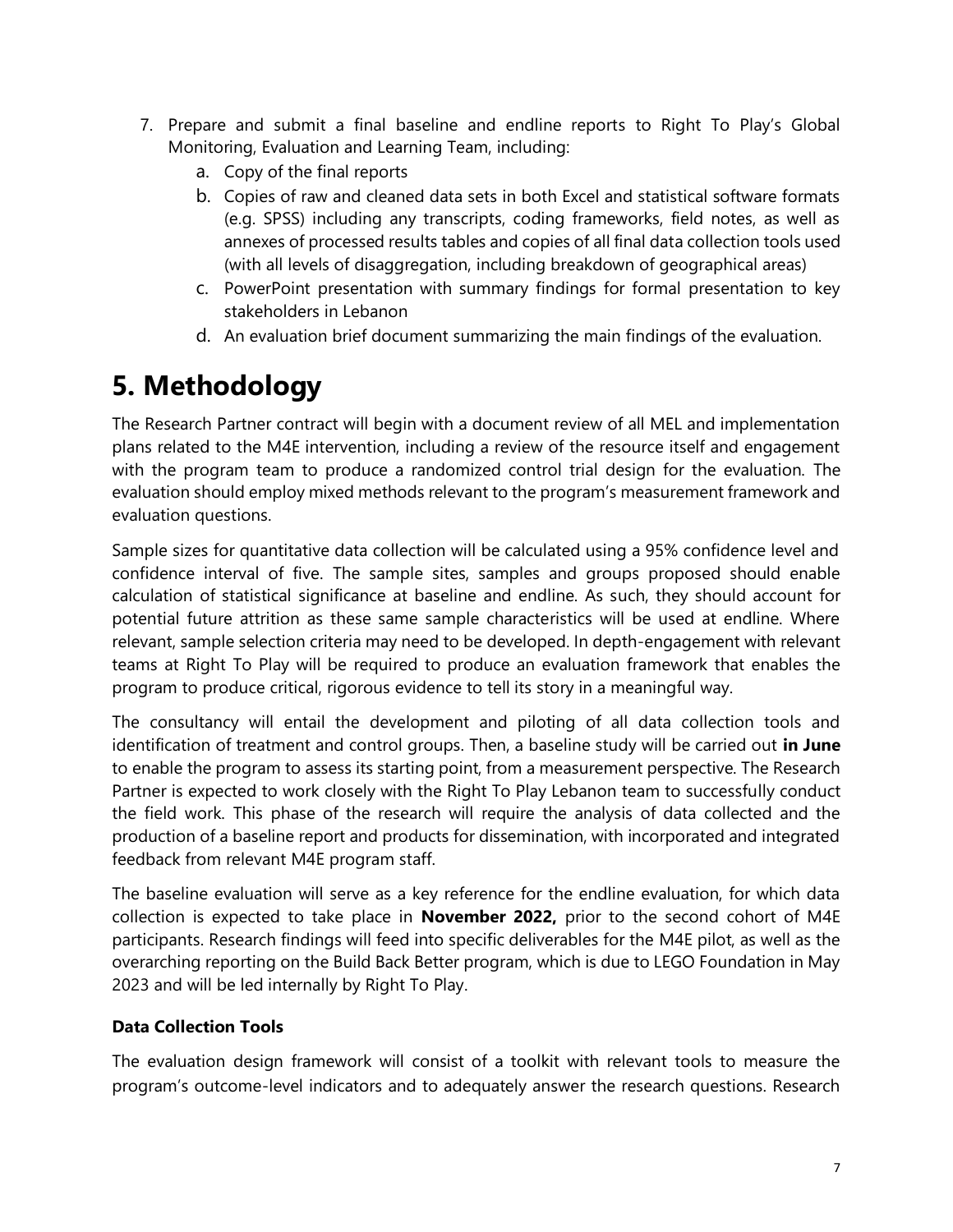partners will critically review existing tools, while new ones will be developed. All tools must be translated into Arabic. The list of tools that will need to be revised and/or developed may include, but is not limited to:

- A PSS survey including elements of the Child and Youth Resilience Measure (CYRM), to be distributed among M4E participants
- Survey and pre-post training tests for M4E coaches
- Focus Group Discussions and Key Informant Interviews (with children, coaches, teachers, and others as relevant)

The research planning process will entail an in-depth training of enumerators, which will include piloting of the instruments to ensure satisfactory reliability and validity. Tools will subsequently be refined after training and prior to data collection.

### **Data Analysis**

Data will be analyzed both quantitatively and qualitatively. The Research Partner will submit an analytical framework as part of the evaluation design process, which will detail the specific analytical methodology that will be used to produce results for each indicator measured and each research question posed.

The Research Partner will be encouraged to use analytical software to analyze both quantitative (e.g. Excel, SPSS, STATA, R), and qualitative (e.g. NVivo, Atlas.Ti) data. Outputs from data analysis will be submitted as part of the deliverables, as will the scripts (or list of commands) with clear notes and guidance for quantitative data (in SPSS, STATA, R).

### **6. General Conditions of the Consultancy**

### **Steering Committee**

A steering committee of key implementation stakeholders (including global and country office staff working on the Build Back Better program) will be formed to guide and inform the research process. They will help to inform the relevance and appropriateness of the evaluation design framework, the data collection tools, and the analytical framework. They will also help to ensure that the research planning and data collection processes are sound, culturally appropriate, and contextually relevant to Right To Play's programmatic needs and to the needs of all relevant stakeholders (i.e. beneficiaries, community members and partners).

### **Research Partner Expectations:**

- The Research Partner will take part in an orientation to M4E's delivery model.
- The Research Partner will submit an inception report including a detailed work plan and time frame for completion of the research.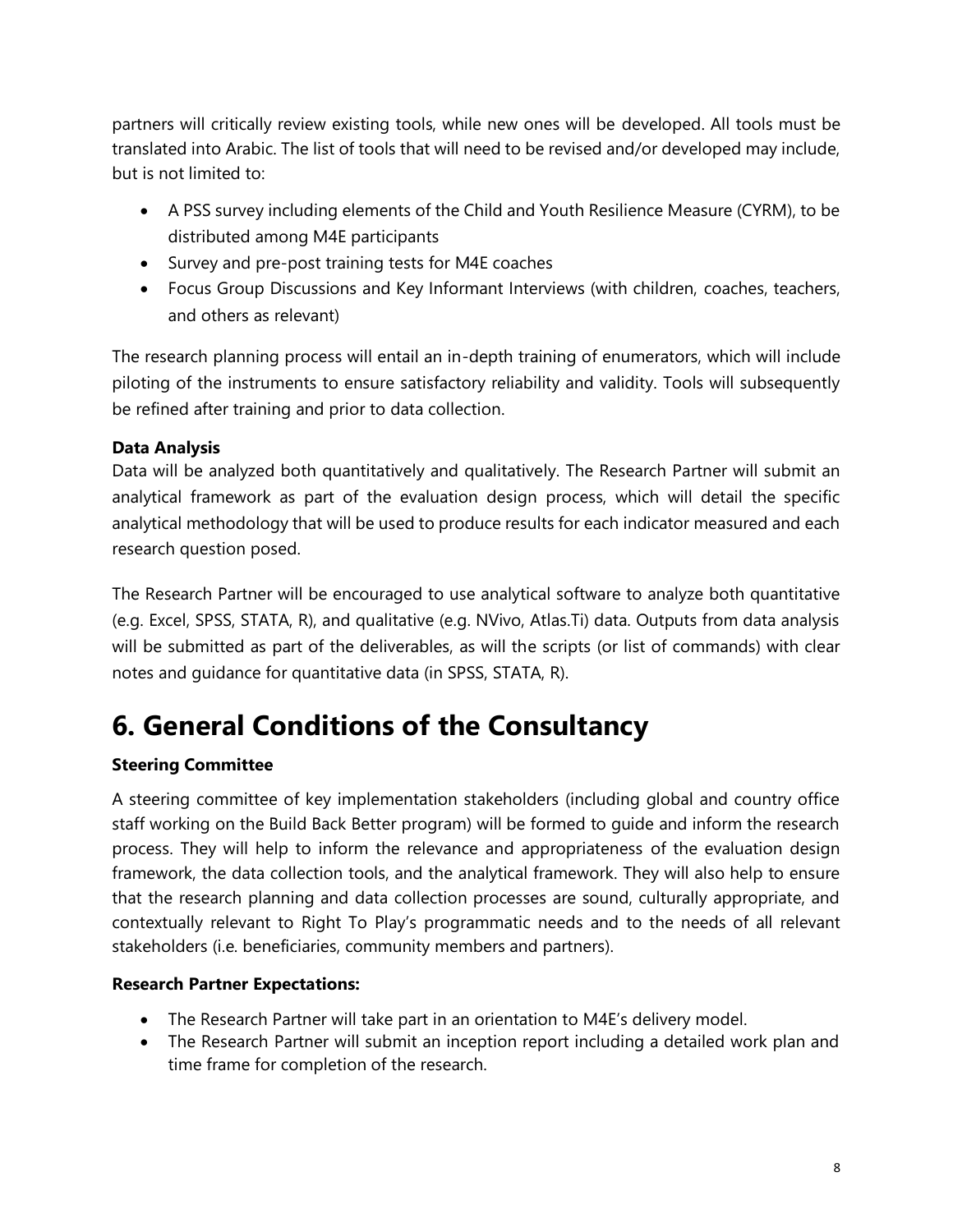- The data analysis and draft reports for all deliverables will be shared with M4E project staff with sufficient time for review and feedback, which will be incorporated into subsequent work.
- Preliminary findings for all deliverables will be shared with program staff and relevant stakeholders through data validation workshops.
- After the completion of each deliverable, a presentation will be given to M4E program staff and appropriate stakeholders to share results and recommendations.
- Throughout each phase, the consultancy firm/group will be expected to maintain regular communications with the steering committee to provide progress updates.
- Travel and accommodations for visits to Lebanon will be coordinated, booked, and paid for by the consultancy firm.
- The evaluation approach must follow OECD-DAC evaluation criteria.
- All materials, processes, methodologies, reports, plans and other works provided to the consultancy firm or developed by the consultancy firm on behalf of Right To Play remain the property of Right To Play.
- All data must be stored in a safe and secure location, allowing full access on the part of Right To Play staff during the evaluation process.
- Upon completion of the research, all raw data and analyzed data must be submitted to Right To Play.

# **7.Roles and Responsibilities**

The consultancy firm's roles and responsibilities include, but are not limited to, the following:

- Background research to familiarize themselves with the Build Back better program and the M4E intervention, as well as Right To Play's approach more broadly (through program documents provided by Right To Play).
- Document review of program, monitoring and evaluation plans, including logical models, MEL plans and materials, and existing measurement tools.
- Development of the evaluation design in collaboration with the Right To Play International Steering Committee.
- Development and implementation of a data collection administration and logistics plan in Lebanon (including identifying a suitable control group).
- Development of enumerator training materials, including presentations and manuals.
- Data collection, entry and cleaning, and data analysis.
- Data validation and interpretation through internal review of findings.
- Completion of baseline and endline reports.
- Preparation and presentation of findings and recommendations for each deliverable.

### **8.Key Deliverables and Tentative Timeline**

The Proposal for the Research Partner role must be submitted no later than the **extended deadline of 4 May 2022** to **Isabella Di Paolo, Monitoring, Evaluation and Learning**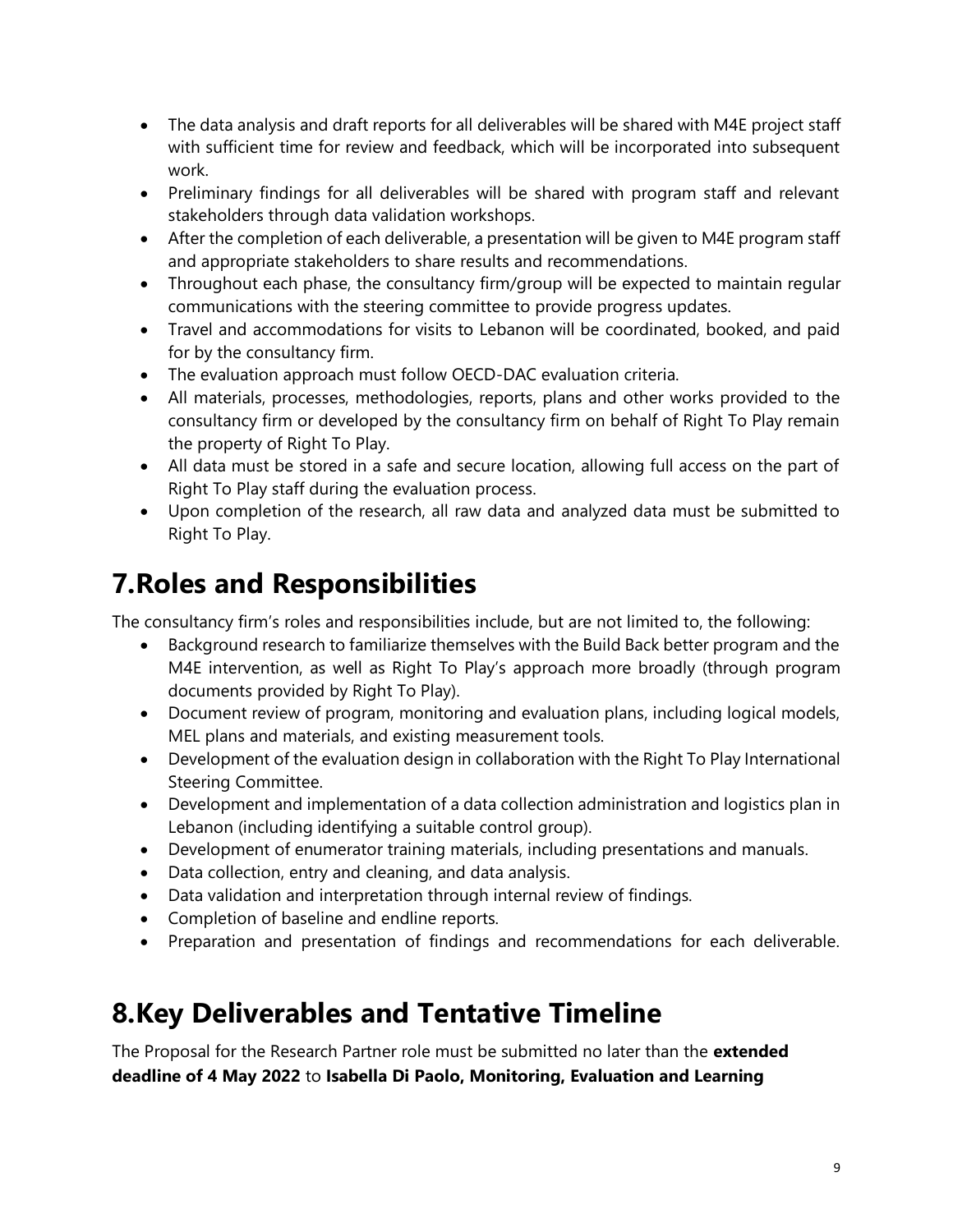### **Manager** at: **[idipaolo@righttoplay.com](mailto:idipaolo@righttoplay.com)** and **Ghinwa Monzer, Monitoring, Evaluation and Learning Officer** at: **[gmonzer@righttoplay.com.](mailto:gmonzer@righttoplay.com)**

All questions or clarifications regarding this RFP must be in writing and submitted to [idipaolo@righttoplay.com](mailto:gmonzer@righttoplay.com) no later than **4 April 2022.** Questions and requests for clarification, and responses thereto, will be circulated to all RFP recipients who have indicated interest in this RFP.

### **Timeline following awarding of contract**

| <b>Deliverable</b>                                                        | <b>Key Points</b>                                                                                                                                                   | <b>Deadline</b>       |  |
|---------------------------------------------------------------------------|---------------------------------------------------------------------------------------------------------------------------------------------------------------------|-----------------------|--|
| Contract award date                                                       | RTP signs contract with selected evaluator/firm                                                                                                                     | 3 May 2022            |  |
| Development and piloting of data collection instruments                   |                                                                                                                                                                     |                       |  |
| Inception meetings, Right<br>To Play consultations and<br>document review | Initial consultations will begin once the<br>$\bullet$<br>contract is awarded.<br>Inception Report submitted to RTP<br>RTP review and approve Inception Report      | May/ June 2022        |  |
| Piloting of RCT tools at<br>small scale                                   | Final data collection instruments and<br>$\bullet$<br>translations (revised following pilot during<br>training)                                                     | June 2022             |  |
| <b>Baseline</b>                                                           |                                                                                                                                                                     |                       |  |
| Training of data collectors                                               | Data collectors training agenda<br>$\bullet$<br>Final data collection instruments and<br>translations (revised following pilot)<br>Data collectors' training report | <b>July 2022</b>      |  |
| Data Collected, Submitted<br>and Analysed                                 | Cleaned, raw data shared with RTP<br>$\bullet$                                                                                                                      | <b>July 2022</b>      |  |
| Results validation                                                        | RTP facilitate validation workshop with in-country<br>stakeholders in Lebanon                                                                                       | <b>July 2022</b>      |  |
| <b>Research Partner submits</b><br>draft baseline report                  | RTP receive and reviews draft report                                                                                                                                | July / August<br>2022 |  |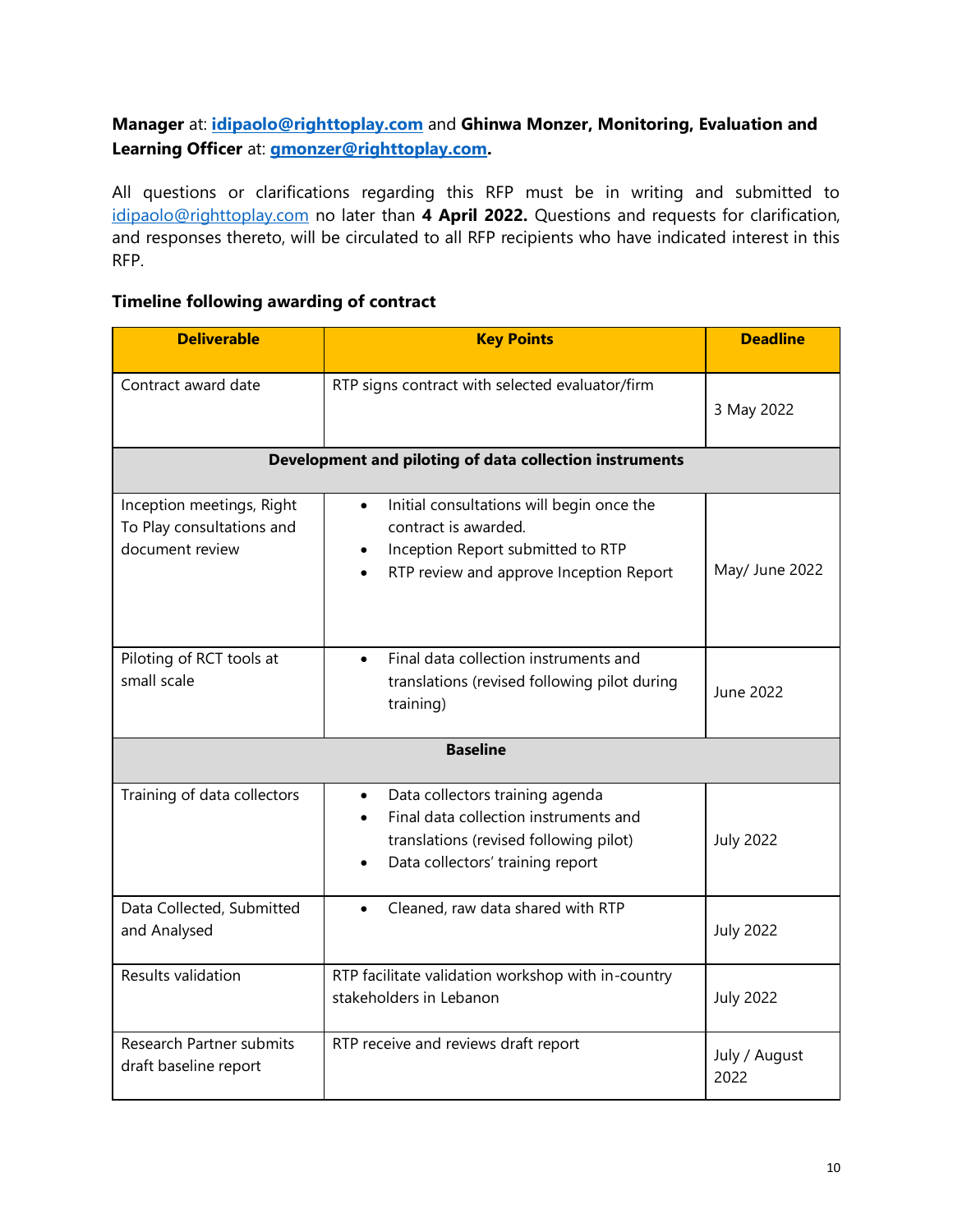| Final Baseline Report                                     | RTP receive and approves final baseline report                                                | August 2022   |  |  |
|-----------------------------------------------------------|-----------------------------------------------------------------------------------------------|---------------|--|--|
| Dissemination and learning                                | RTP and key stakeholders participate in an<br>evaluation dissemination and learning workshops | August 2022   |  |  |
| <b>Endline</b>                                            |                                                                                               |               |  |  |
| Training of data collectors,<br>and data collection       | Data collectors training agenda<br>Data collectors' training report                           | November 2022 |  |  |
| Data Collected, Submitted<br>and Analysed                 | Cleaned, raw data shared with RTP                                                             | November 2022 |  |  |
| Results validation                                        | RTP facilitate validation workshop with in-country<br>stakeholders in Lebanon                 | November 2022 |  |  |
| Learning Partner submits<br>draft final evaluation report | RTP receive and reviews draft report                                                          | November 2022 |  |  |
| <b>Final Evaluation Report</b>                            | RTP receive and approves final evaluation report                                              | December 2022 |  |  |
| Dissemination and learning                                | RTP and key stakeholders participate in an<br>evaluation dissemination and learning workshop  | December 2022 |  |  |

### **9.Proposed Budget and Payment Schedule**

Consultants are asked to provide a draft financial proposal along with their technical proposal for consideration. Right To Play offers competitive consultancy rates in keeping with market value and international NGO standards. Offers of over **CAD 157,000** for the entire evaluation and Learning Study contract will not be reviewed.

The payment schedule will be as follows:

- First payment: After signing of contract agreement with Right To Play (10%)
- Second payment: Submission of final inception report, including revised tools and approach following piloting of instruments (30%)
- Third payment: Submission of final baseline report (30%)
- Final payment: Submission of final endline report and PowerPoint presentations approved by Right To Play (30%)

RTP payment cycle is net 30 days upon receipt of deliverables, goods/services, inspection and acceptance of goods/services as in compliance with the terms of the award and receipt of vendor invoice. Full cooperation with RTP in meeting the terms and conditions of payment will be given the highest consideration.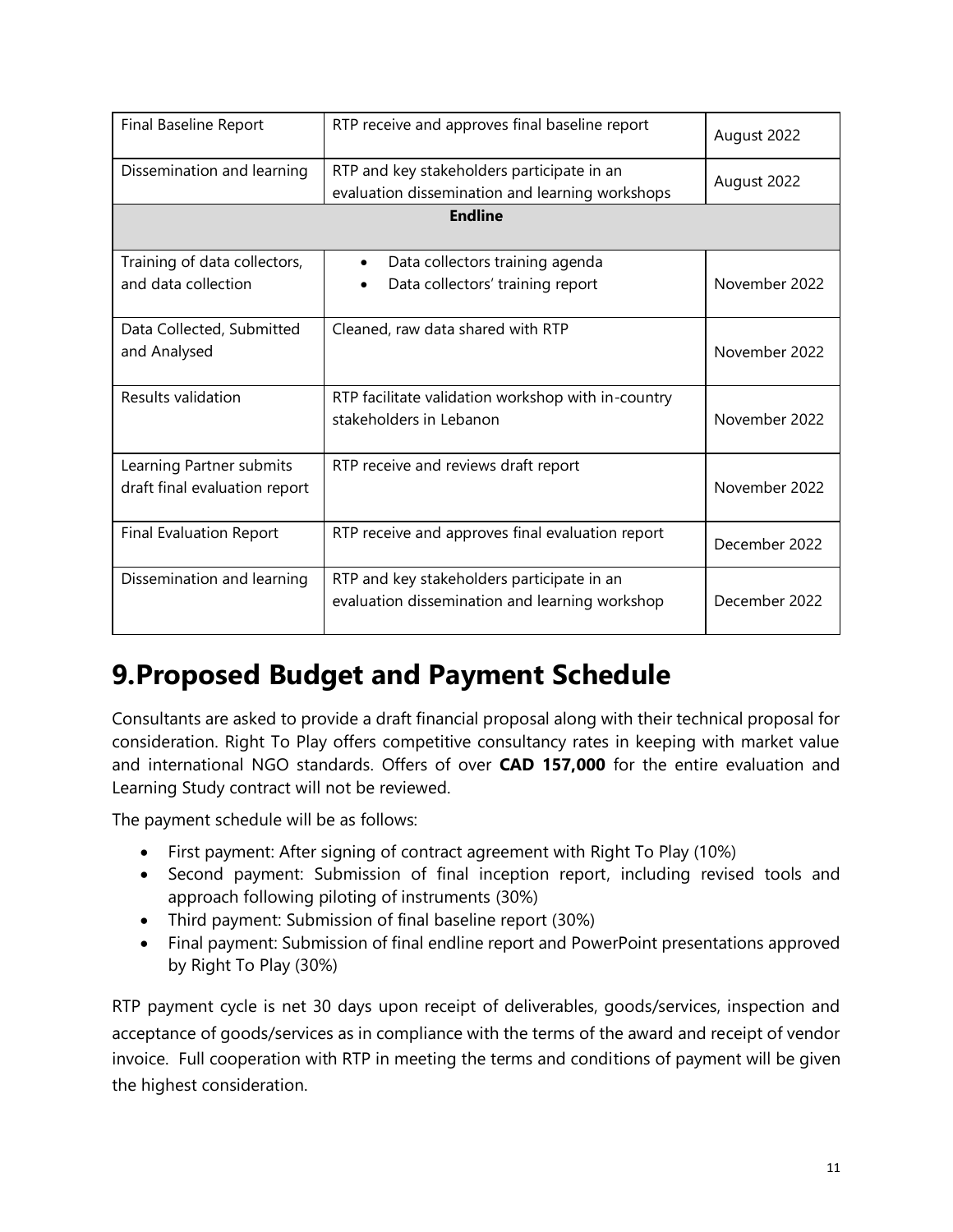# **10.Qualifications**

- An academic group or consultancy firm with 7-15 years of experience in the research and/or evaluation field, in quantitative and qualitative data collection, analyzing quantitative and qualitative data, and report writing, including experience in leading Randomized Control Trials.
- Extensive experience creating measurement frameworks, refining indicators, and creating measurement tools for PSS-focused programs.
- Extensive experience managing and designing evaluation studies with children and young people, ideally within a refugee setting.
- Team members with extensive experience in PSS and mental health programming.
- Experience in life skills and behavioral change measurement.
- Experience using participatory and gender-responsive techniques in data collection. Demonstrated experience in data collection with children and adolescents strongly preferred.
- Ability to abide by Right To Play's child protection and child safeguarding policies.
- Extensive experience following OECD-DAC principles for evaluation and measurement.
- Ability to travel to and within Lebanon in support of the study as required.
- Existing network of local data collection firms in Lebanon to conduct data collection.
- Applicants should have a relevant degree in social sciences, international development, statistical sciences, or another related field.
- Excellent skills and experience with data analysis using statistical computing tools (Excel, SPSS, STATA, NVIVO).
- Excellent working proficiency in English and Arabic.

# **11.Proposal Application Submission**

Interested organizations are requested to submit proposals including the following documents:

- Cover letter
- Detailed Technical Proposal, clearly demonstrating a thorough understanding of these Terms of Reference and with specific focus addressing the purpose and objectives of the assignment, methodology to be used, and suggested sampling criteria (maximum 8 pages). Please note that the proposal should outline the approach to the entire evaluation cycle and learning study.
- Financial Proposal: Detailed budget breakdown based on expected daily rates and initial work plan (in CAD).

Additional attachments should include:

- Initial draft of the proposed work plan in Gantt chart style.
- Capabilities Statement of the firm, organization, or group, highlighting previous experience and expertise in areas listed in the "Qualifications" section detailed above.
- CVs of all key team members who will be part of the evaluation team, clearly stating their roles and responsibilities.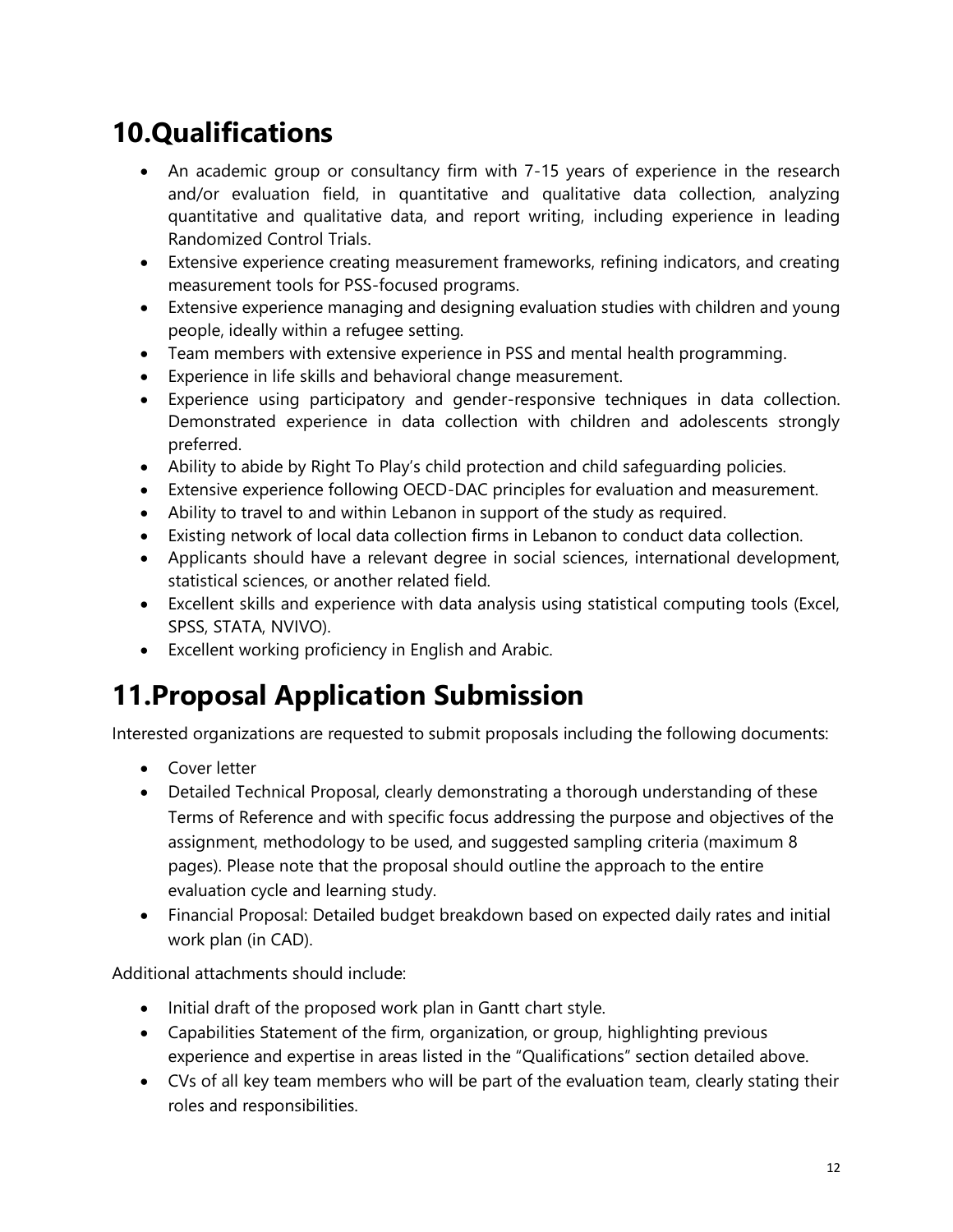- Proposed governance structure, including management of local study teams, coordination of field work, and quality assurance process.
- Two writing samples, ideally reports that the firm, organization, or group has led authorship on.

The proposals must be prepared in two separate volumes: i) Technical Proposal; and ii) Financial Proposal. The Technical Proposal and Financial Proposal must be kept separate. Technical Proposals must not make reference to pricing data in order to be evaluated strictly on the basis of technical merit.

### **a) Technical Proposal Requirements/ Proposed Plan and Approach**

The Technical proposal should describe how the offeror intends to carry out the activities set out in the Terms of Reference. The proposal should be concise, specific, complete, and demonstrate a clear understanding of the work to be undertaken and the responsibilities of all parties involved. It must demonstrate the offeror's eligibility, as well as their capabilities and expertise in conducting each step of the activity.

Offerors should include only information necessary to provide a clear understanding of the proposed action and the justification for it. Greater detail than necessary, as well as insufficient detail, may detract from a proposal's clarity. Please assume that the reader is not familiar with the particular context in which the project will be implemented. The use of jargon and acronyms should be minimized as much as possible. If acronyms or abbreviations are used, please include a separate page explaining the terms.

### **b) Financial Proposal Requirements**

Financial proposals should meet the following requirements:

- The offeror should submit their most competitive and complete financial proposal, including a fixed unit cost and total cost proposal for completion of works as described in the Terms of Reference.
- All costs must be stated in Canadian Dollars (CAD).
- A fixed price must be provided for each category of deliverable, each of which will be considered a fixed price budget for that specific segment of work. The price of the subcontract to be awarded will be an all-inclusive fixed price. No profit, fee or additional costs can be included after the award. All items and services must be clearly labeled and included in the total offered price.
- The offered price must include comprehensive insurance, shipping and handling charges, and state INCOTERM, if any.
- Please indicate all prices exclusive of VAT, Excise or other taxes.
- The offeror should submit a financial proposal budget narrative.

A detailed budget narrative that justifies the costs as appropriate and necessary for the successful completion of proposed activities should be attached to the budget. The budget narrative should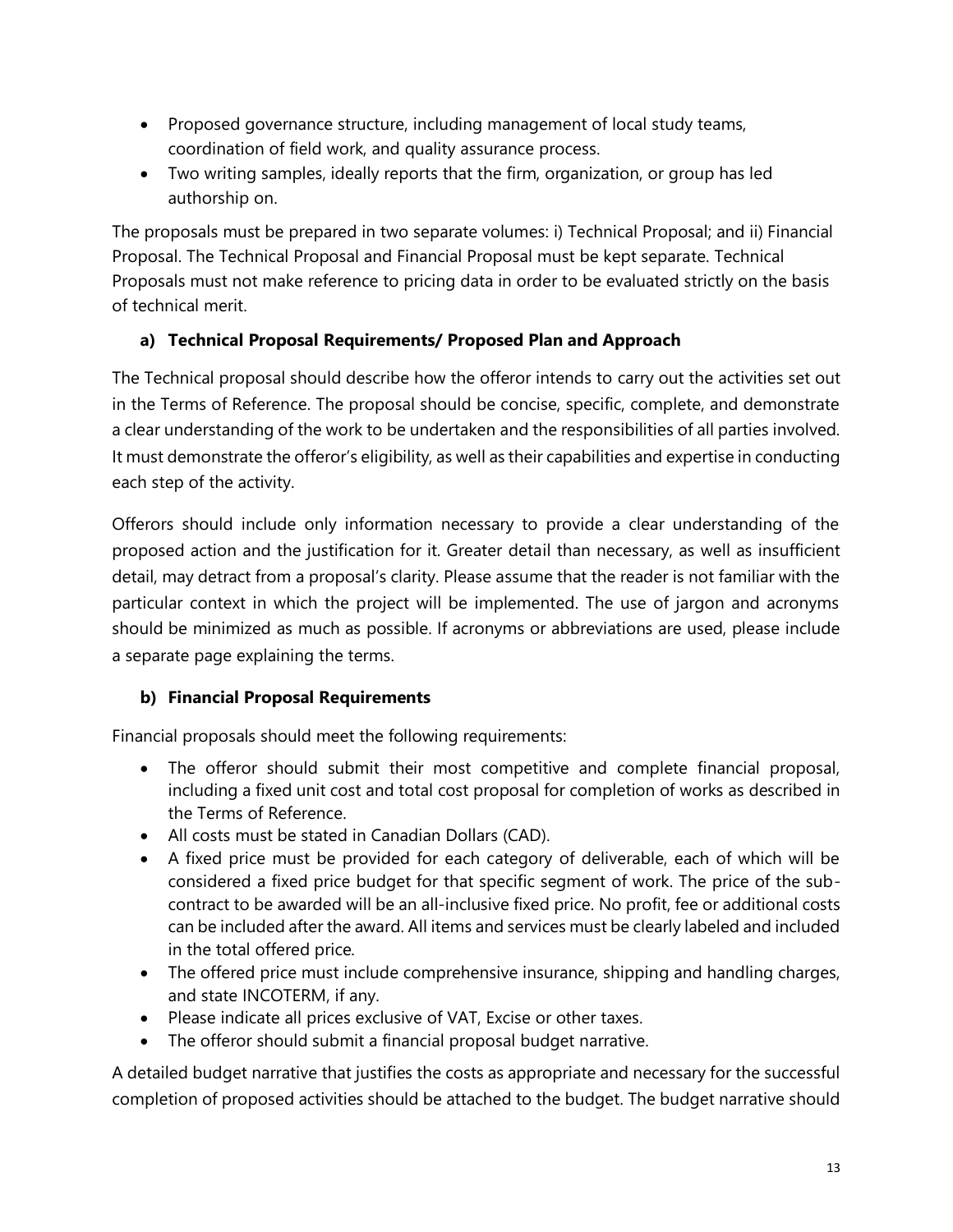clearly describe the project and cost assumptions**.** All proposed costs must be directly applicable to performing the work under the award and budgeted amounts should not exceed the market cost/ value of an item or service.

The budget narrative should be of sufficient detail so that someone unfamiliar with the offeror or the planned activities could review and adequately understand and grasp the assumptions, reasonableness and calculation method used.

The budget narrative must be prepared using Microsoft Excel. Supporting information must be provided in adequate detail for conducting a comprehensive analysis.

### **c) Capabilities and Past Performance**

The offeror must submit a capabilities statement along with documentary evidence of past performance. The capabilities statement should not exceed five (5) pages in length and will be used to evaluate the offeror's organizational, financial, and technical capacity, in relation to the Terms of Reference. The Capabilities Statement must include but is not limited to: size of the agency, financial resources available to complete this work, staffing competencies and capabilities, past experience performing similar work with other donor organizations, and a company profile and/ or brochure.

Offerors which are firms and not individuals must include in the capabilities statement that they have the financial viability and resources to complete the proposed activities within the period of performance and under the terms of payment outlined below. RTP reserves the right to request and review the latest financial statements and audit reports of the offeror as part of the basis of the award.

### **d) Other Requirements**

Please provide other requirements such as business registration information (copy of registration or incorporation etc.), applicable trade license or equivalent, company tax registration or equivalent, institutional brochures, publications, financial audit statements, etc.

# **12.Evaluation Criteria**

RTP intends to issue a fixed price purchase order/ sub-contract to the offeror(s) who best meet the criteria specified in this RFP and are determined to be responsible and eligible subcontractor to provide the required goods/services.

Proposals will be evaluated first to ensure that they meet all mandatory requirements. To quality for review, a proposal must include all documentation as listed. Proposals that fail to meet these requirements will receive no further consideration.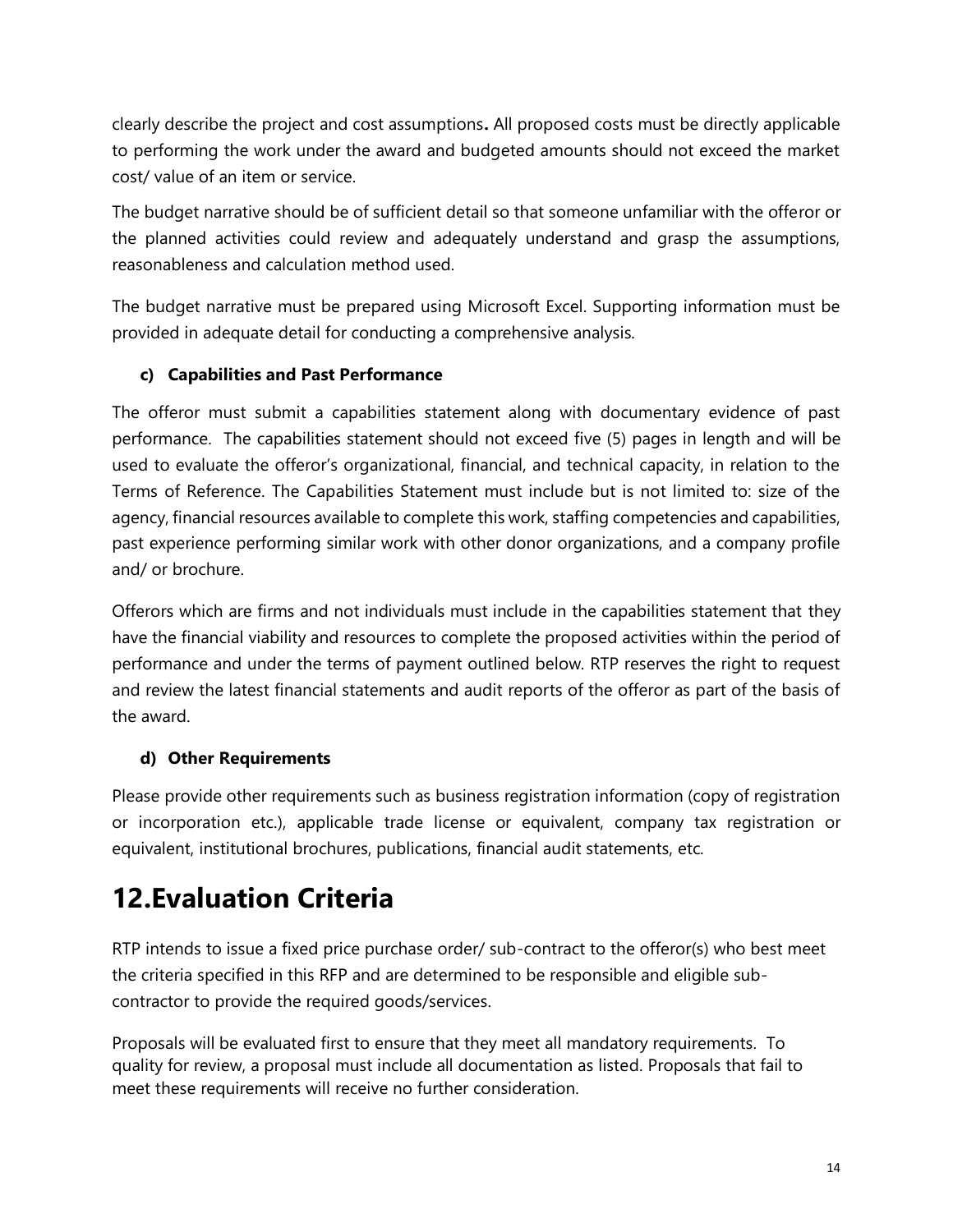Eligible proposals will be evaluated and ranked by a committee on a technical basis according to the criteria below. Those proposals that are considered to be technically acceptable shall then be evaluated in terms of cost.

For the purpose of selection, the evaluation will be based on the following weighted point scale (totaling 100 points) of the proposal in its entirety, including, but not limited to, the following:

| No. | <b>Criteria</b>                                                                                                                                                                                                                                                                                                      | <b>Points</b> |
|-----|----------------------------------------------------------------------------------------------------------------------------------------------------------------------------------------------------------------------------------------------------------------------------------------------------------------------|---------------|
|     | <b>Technical Approach, Methodology and Implementation plan</b><br>Comprehensiveness of proposal approach. Clarity and<br>appropriateness of proposed activity.<br>Implementation plan and proposed timeline are realistic and<br>include all proposed elements of activity.<br>Responsiveness to Terms of Reference. | 40            |
| 2   | <b>Capabilities and Past Performance</b><br>Organizational, financial and technical capabilities and resources<br>to implement this work.<br>Previous successful past experience implementing similar<br>activities.                                                                                                 | 20            |
| 3   | <b>Proposed Costs</b><br>Reasonableness of proposed budget based on scope of<br>activities proposed.<br>Summary budget, detailed budget, and budget notes included.<br>Comparative lowest price.                                                                                                                     | 30            |
| 4   | <b>Deliverable timeframe</b>                                                                                                                                                                                                                                                                                         |               |
|     | Total                                                                                                                                                                                                                                                                                                                | 100           |

# **13.Terms of Award**

This document is a request for proposals only, and in no way obligates RTP or its donor to make any award. Please be advised that under a fixed price contract the work must be completed within the specified total price. Any expenses incurred in excess of the agreed upon amount in the sub-contract will be the responsibility of the sub-contractor and not that of RTP or its donor. Therefore, the offeror is duly advised to provide its most competitive and realistic proposal to cover all foreseeable expenses related to provide requested goods/services.

All deliverables produced under the future award/ sub-contract shall be considered the property of RTP. RTP may choose to award a PO/ sub-contract for part of the activities in the RFP. RTP